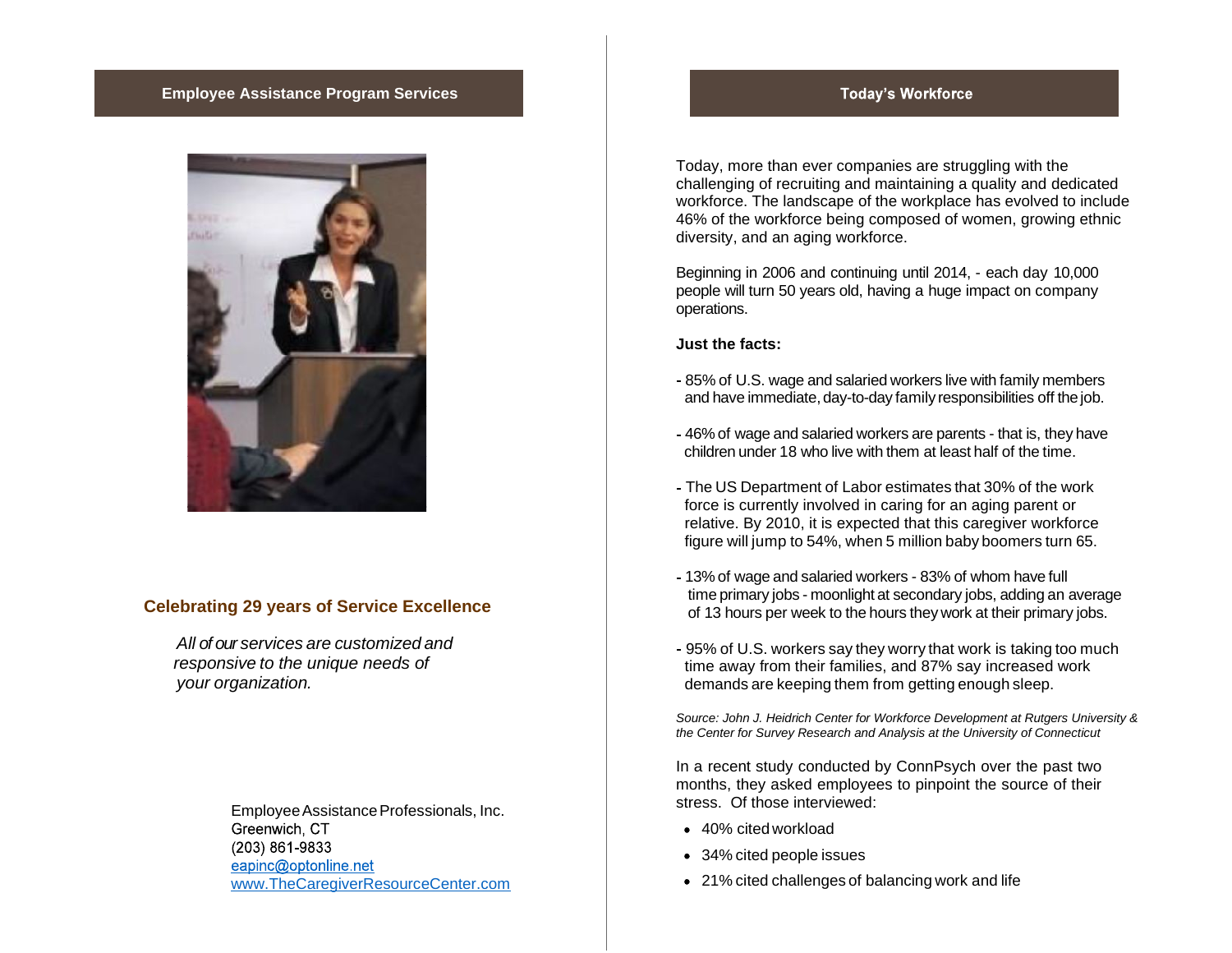### **Who We Are The Cost of Unaddressed Employee Issues**

The rapidly changing and competitive nature of the business world is altering the scope of organizations, managers and employees alike. Organizations are experiencing increased pressure to accomplish more in less time and with fewer people.

Employees today are feeling more pressure and stress than ever before. This can be seen in the increasing number of problems such as substance abuse, depression, and family violence. If left unaddressed these problems can cost companies billions of dollars - in medical expenses and lost productivity - not to mention the negative impact on individuals, families, andcommunities.

Employee Assistance Professionals, Inc. provides a system of individually customized programs to help *employers* and *employees,* to increase productivity and professionalism, to save money, and to save lives.

We are staffed by a team of professionals with over twenty years of experience in organizational management, problem assessment, counseling, staff development and training, and crisis management.

We have provided professional and quality services for over eighty (80) organizations nationwide.

- Hospitals and Treatment Facilities
- Small and Large Companies
- Municipalities
- Family Owned Businesses
- Professional Agencies
- Financial Institutions



### **Mental Health**

More than 58 million Americans suffer from a mental disorder in any given year, yet fewer than 8 million seek treatment. Mental illness costs \$150 billion in lost productivity.

The estimated cost of depression in the workplace is \$43.7 billion due to absenteeism from work (over 200 million days lost from work each year), lost productivity and direct treatment costs.

As many as ½ of all visits to primary care physicians are due to conditions that are caused or exacerbated by mental or emotional problems.

*National Institute of Mental Health*

### **Work/Life Issues**

- 1/3 of the workforce cares for children under the age of 18.
- Childcare referral programs can reduce employee absenteeism due to childcare by 40%.
- 1/3 of the workforce is caring for an aging parent or loved one.
- By 2011, it is expected that this caregiver workforce figure will jump to 54%, when 5 million baby boomers turn 65.

The aggregate cost of elder caregiving in lost productivity to U.S. businesses are as much as \$29 billion when the person receiving care is aged 50 or greater.

In recent surveys, 78% of the respondents said that work was their biggest source of stress, and more than half reported that their lives had become more stressful over the past ten years.

The Bureau of Labor Statistics has reported that 62% of workplace illnesses were associated with stress-derived cumulative traumas.

**Celebrating 29 years of Service Excellence**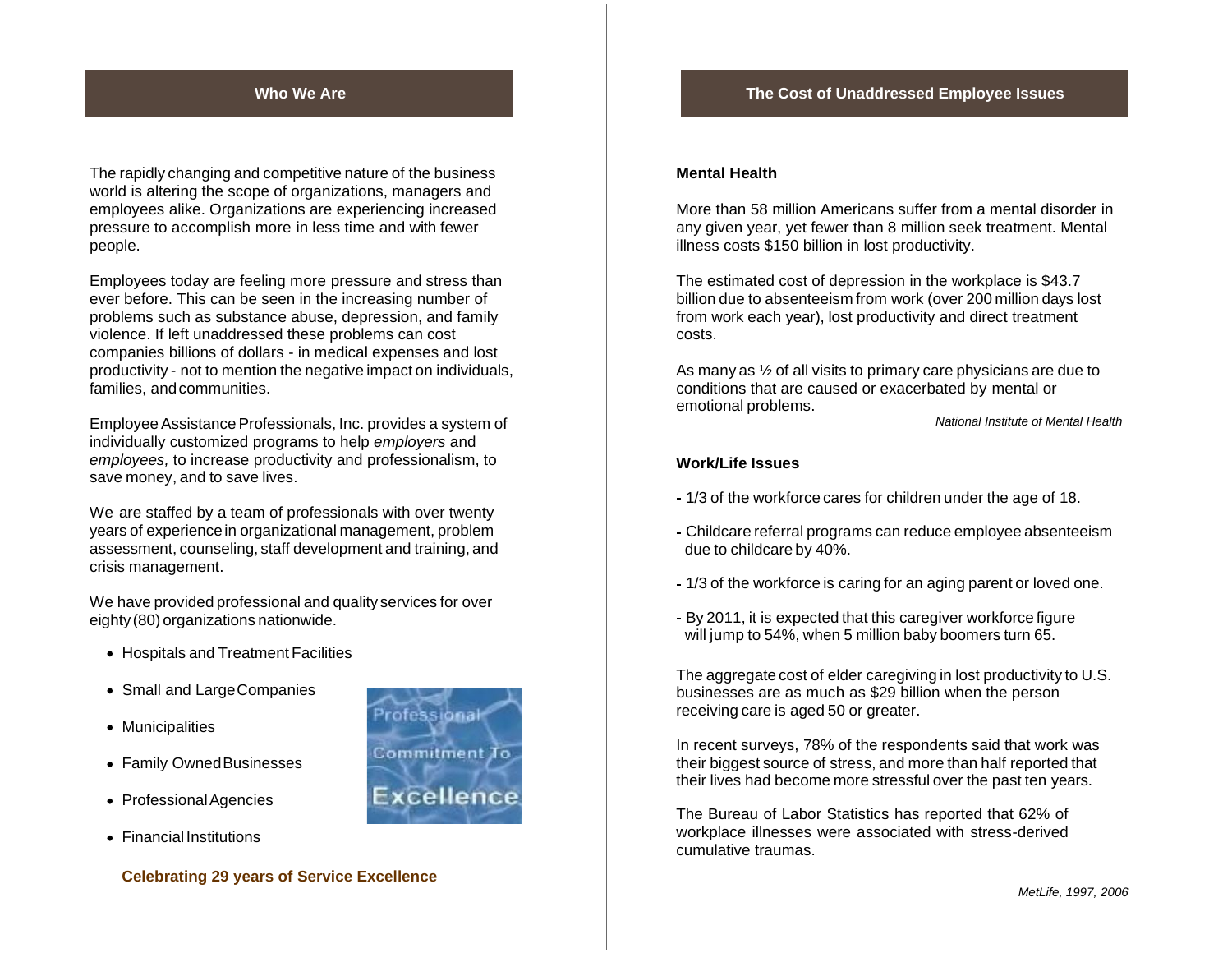## **The Cost of Unaddressed Employee Issues Employee Recruitment and Retention**

### **Absenteeism**

Psychological problems account for 66% of absences from work each year, 65-85% of employee terminations and 80-90% of industrial accidents.

million workdays due to **contract of the contract** personal problems, which cost our economy \$125 billion. In the last two years, U.S. companies lost over 5,800

workers are absent on an average workday because costs in the work of stress related complaints. An estimated 1,000,000

*(The American Institute of Stress,*<br>2000) *2000)*

### **Substance Abuse**

- Substanceabusedirectlyimpactstheworkplaceas:
	- lost productivity
	- workplace accidents
	- increased healthproblems
	- associated family problems
- Alcoholics and problem drinkers are absent from work 3.8 to 8.3 times more often than normal drinkers.
- 38% to 50% of all workers' compensation claims are related to substance abuse.
- Substance abuse is the  $3^{\mathsf{rd}}$  leading cause of workplace violence.

*Source: Nathaniel Drug Free WorkplaceAlliance*

During a national conference last year, futurist Roger Herman, CEO of The Herman Group shared some interesting facts regarding employee retention:

- 35%-40% of today's workers are actively looking for another job.
- 85% of the nation's workers expected to be employed by a company different from their current one within 12 months.
- a "substantial portion" of those who will leave their jobs will do so within 6-10months.

According to a recent survey conducted by Chart Your Course International, a management development company, the cost of replacing an hourly worker is \$4,000-\$7,000 and as much as \$40,000 to replace a midlevel, salaried employee.

Other associated costs of employee turnover include lost custo mers, lost business and damaged morale, as well as costs spent screening, verifying credentials and references, interviewing, hiring, and training.

The Gallup organization's studies show that employees who have an above average attitude toward their work will generate 38% higher customer satisfaction scores, 22% higher productivity, and 27% higher profits for their companies.



### **Attracting the best and the brightest:**

- A national survey found that 78% of workers cited that their effort to balance work/life needs was their #1 priority.
- 87% of workers stated that they would work harder for a company that was willing to help them deal with their personal and family problems.

2007 34% - Personal Illness  $\frac{1}{2}$ 

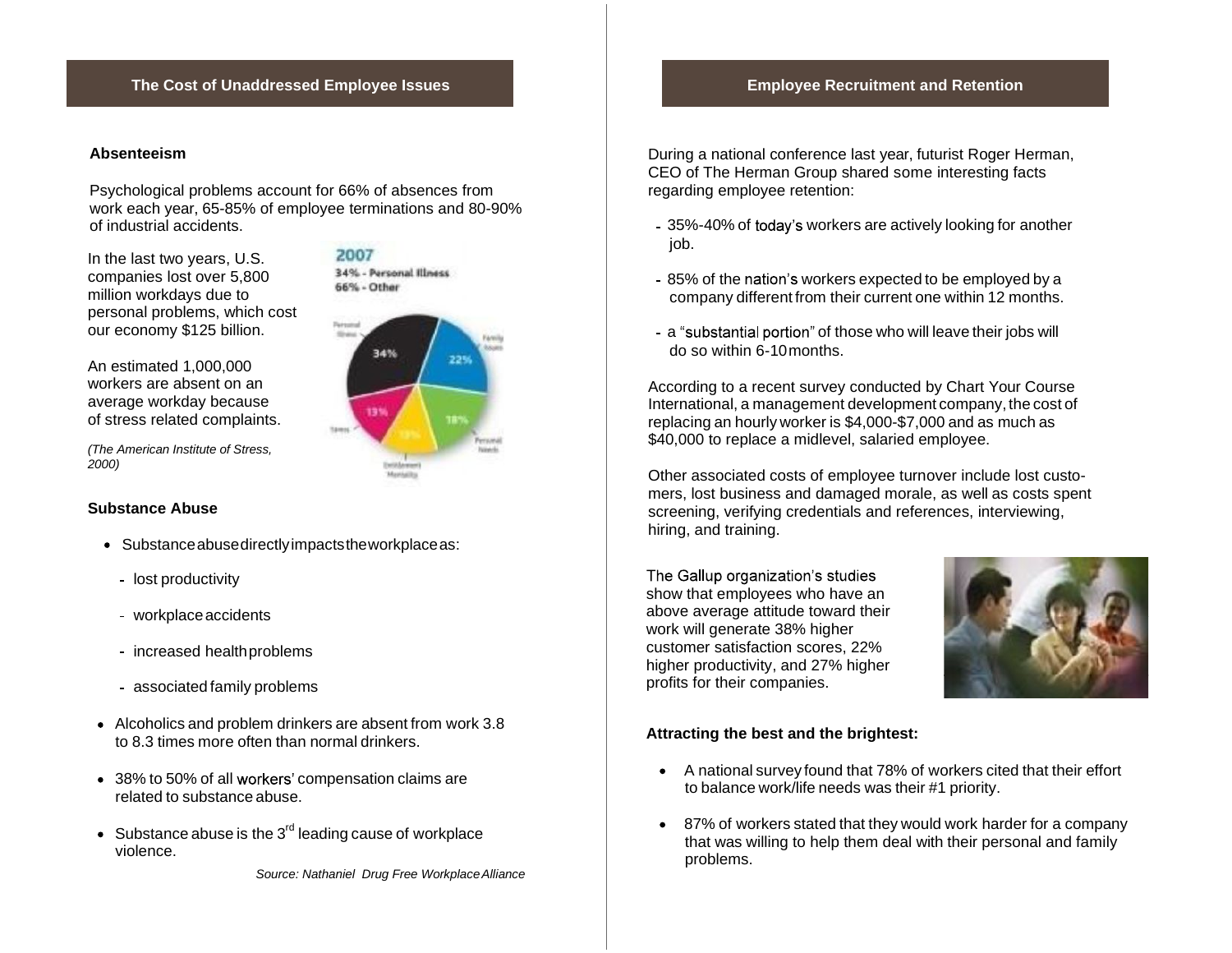"Troubled employees are responsible for a disproportionately large percentage of the costs for absenteeism, on-the-job accidents, hospitalizations, low productivity, low morale, and poor decision making."

At any given time a company's workforce can be dealing with issues such as divorce, substance abuse, grief, stress, mental illness, or family issues. A growing trend that professionals have seen over the past few decades is that employees are unable to keep their personal problems separate from their workplace. The end result is less productivity, more accidents, and higher absenteeism; along with higher medical and workers compensation claims.

### **Documented Benefits of an EAP**

**Return on investment** - A McDonnell Douglas Corp study reported a 4:1 return on investment.

**Reduced absenteeism, tardiness & sick leave - A CCH** Unscheduled Absence Survey (2002) reported the average per employee absenteeism cost as \$789 per year. Two-thirds of absenteeism incidents were due to reasons other than illness. An EAP helps employees to identify, address and resolve personal problems at an early stage, so that they can remain focused on their work.

**Reduced turnover** - A study by the National Institutes of Mental Health reported that 66% of all terminations are personal-problem related, rather than job related. The cost of temporary replacement of an employee in addition to recruiting and training of a perman ent replacement can easily exceed 25% of the employee's annual salary.

**Lower medical claims** – A McDonnell Douglas Corp study reported that employee medical claims per case averaged \$715 less for EAP clients than for non EAP clients.

**Decreased use of mental health benefits** - A Campbell Soup study identified mental health costs as a percentage of total medical costs and revealed a reduction from 11.5% to 6.7%.

### **For Employees**

Early identification of Reduce the impact of problems. chronic illnessand

Provide comprehensive referral Increase the chance that services for alcoholism, alcohol and primary problems as well substance abuse, emotional problems, as secondary problems as well assecondary problems, will be addressed. mental illness and other problems.

Provide for referral to EAP based Increase access to program on deteriorating job performance. services delivered by

Ensure confidentialhandling of Decreasechances that personal problems. Stigmatizing will occur

Promotes health care cost containment. Helps reduce inappropriate

Make self-referral available to families Intervention at the earliest and employees who wish to take stage of an issue helps advantage of the program on their own. promotes health.

### *Program Feature Potential RealizedBenefit*

increases the chance of recovery.

trained staff thus discouraging management and labor from diagnosing.

and lessens chances of negative impact on future promotions and job security.

use of health benefits providing lower healthcare costs and additional dollars for benefits and salaries.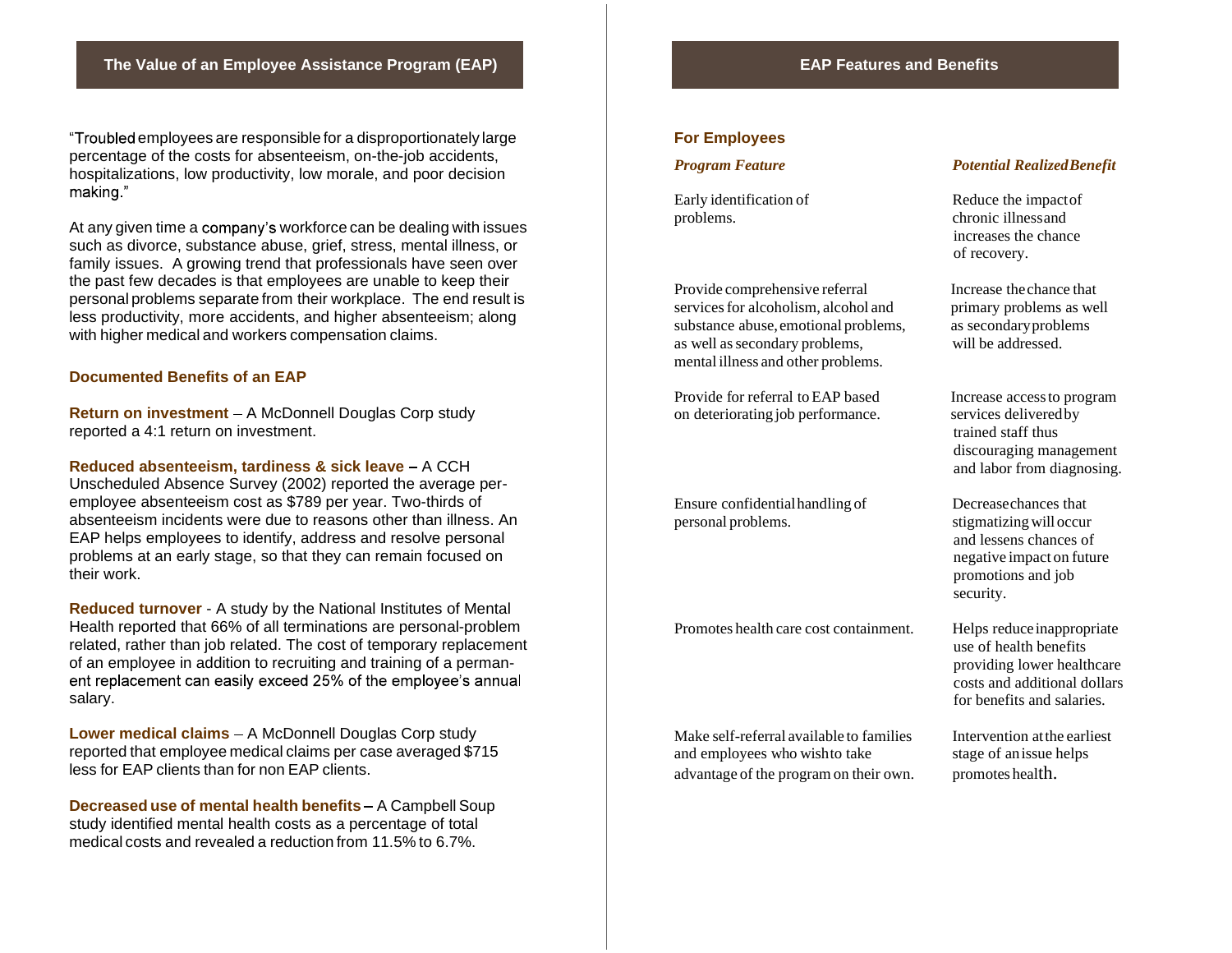# **For Employers**

| Program Feature                                                                          | <b>Potential Realized Benefit</b>                                                                    |
|------------------------------------------------------------------------------------------|------------------------------------------------------------------------------------------------------|
| Reduce absenteeism.                                                                      | Additional employee hours<br>available for production.                                               |
| Improve quality of work.                                                                 | Increase the chance of<br>producing higher quality,<br>and more marketable<br>products and services. |
| Eliminate and guard against the<br>inappropriate utilization of health<br>care benefits. | Reduce the cost of benefits.                                                                         |
| Complement existing health services.                                                     | Increase the scope of health<br>services without increasing<br>costs.                                |
| Reduce the number of accidents.                                                          | Reduce sickness, injuries<br>and workers' compensation<br>costs.                                     |
| Demonstrate employers' commitment<br>to employees.                                       | Improve morale.                                                                                      |



### **EAP Features and Benefits Our EAP and Consultation Services**

The rapidly changing and competitive nature of the business world is altering the scope of organizations, managers and employees alike. Organizations are experiencing increased pressure to accomplish more in less time and with fewer people.

An organization's success is based largelyon how well it develops and manages its people. Effective policies, programs, and staff development are *crucial* to successfully competing in today's marketplace.

Employee Assistance Professionals, Inc. has over 20 years of experience, with a strong commitment to helping build quality organizations.

Our focus is on developing:

- < Positive response to change
- < Exceptional customer service
- < Effective communication
- < Professional development
- < Continuous growth and improvement

### Our services include:

- Conflict Resolution
- Corporate Eldercare Programs
- Crisis Management
- Customer ServiceEnhancement
- Drug Free Workplace Programs
- Employee AssistancePrograms
- OrganizationalManagement
- Performance Management
- Program and Policy Development
- Staff Development & Training
- SexualHarassment Programs
- Violence Education & Prevention
- WellnessWorkshops